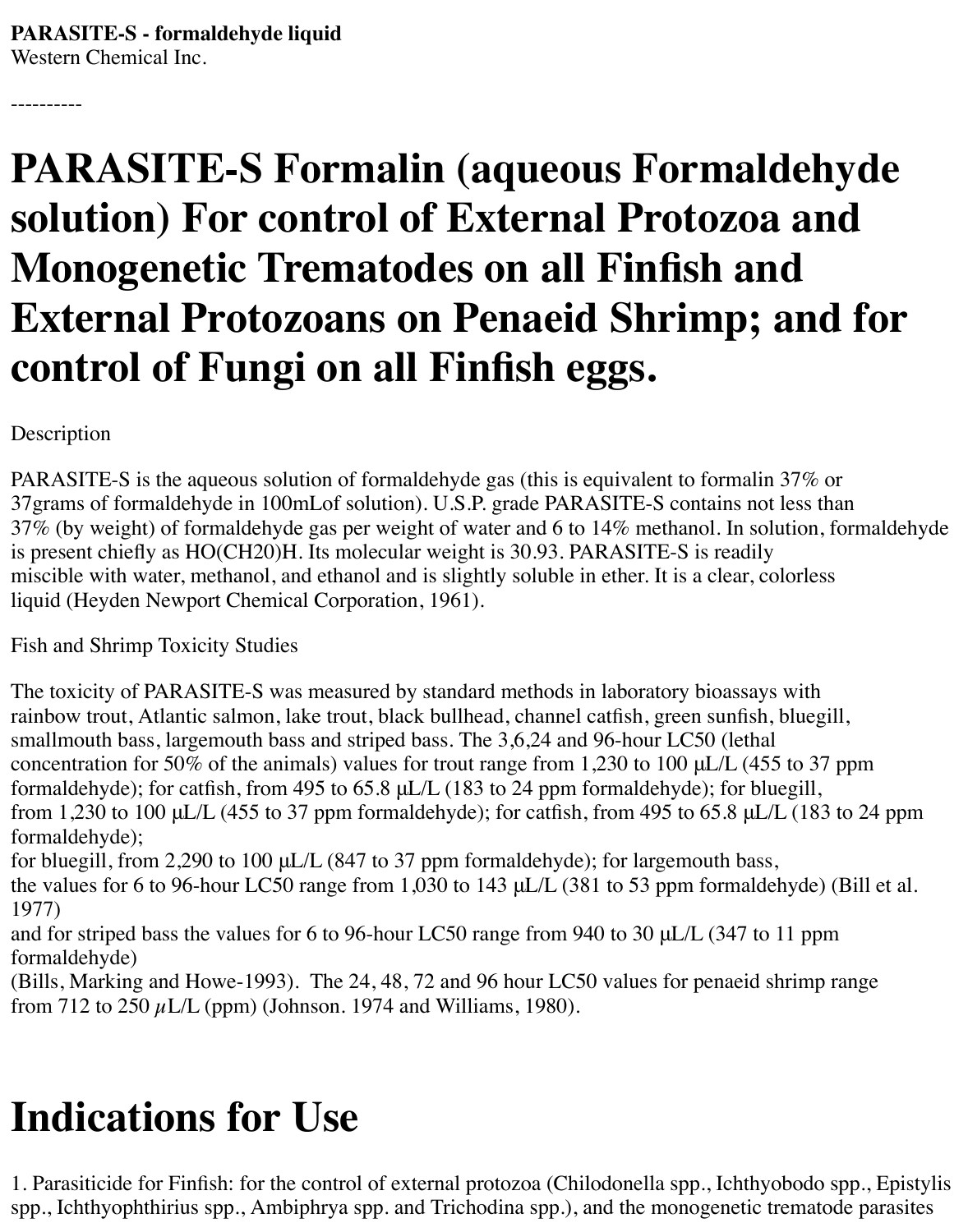(Cleidodiscus spp., Dactylogyrus spp., and Gyrodactylus spp.).

2. Parasiticide for Penaeld Shrimp: for the control of external protozoan parasites (Bodo spp., Epistylis spp., and Zoothamnium spp.).

3. Fungicide for Finflsh Eggs: for the control of fungi of the family Saprolegniaceae.

## **Directions for Use**

1. Parasiticide for Finfish

 $\overline{?}$ 

\* Microliter per liter  $(\mu L/L)$  = parts per million (ppm).

\*\* Use the lower concentration when ponds, tanks or raceways are heavily loaded with phytoplankton, or fish, to avoid oxygen depletion due to the biological oxygen demand created by decay of dead phytoplankton. Alternatively, a higher concentration might be used if dissolved oxygen is strictly monitored.

\*\*\* Although the indicated concentrations are considered safe for cold and warm water finfish, a small number of each lot or pond to be treated should always be used to check for any unusual sensitivity to formalin before proceeding.

2. Parasiticide for Penaeld Shrimp

 $|2|$ 

\* Microliter per liter  $(\mu L/L)$  = parts per million (ppm).

\*\* Treat for up to 4 hours daily. Treatment may be repeated daily until parasite control is achieved. Use the lower concentration when ponds, tanks or raceways are heavily loaded with phytoplankton, or shrimp, to avoid oxygen depletion due to the biological oxygen demand created by decay of dead phytoplankton. Alternatively, a higher concentration might be used if dissolved oxygen is strictly monitored.

\*\*\* Treatment may be repeated in 5 to 10 days, if needed

3. Fungicide for Finfish Eggs  $|?|$ 

\* Microliter per liter  $(\mu L/L)$  = parts per million (ppm).

\*\* Apply in constant flow water supply of incubating facilities. A preliminary bioassay should be conducted on a small subsample of fish eggs to determine sensitivity before treating an entire group. This is necessary for all species because egg sensitivity can vary with species or strain and the unique conditions at each facility.

# **Methods of Application**

APPLICATION TO TANKS AND RACEWAYS -Turn off water supply, provide aeration, apply appropriate amount of PARASITE-S, and thoroughly dilute and mix to assure equal distribution of PARASITE-S. Treat for up to 1 hour for fish and up to 4 hours for penaeid shrimp, then drain the solution and refill the tank with fresh, well-aerated water. While tank is under treatment, adequate oxygen must be present to maintain the fish or shrimp. If needed. aeration should be provided to prevent oxygen depletion. Treatments may be repeated daily until parasite control is achieved. APPLICATION TO PONDS - Apply greatly diluted PARASITE-S to the pond evenly using a pump, sprayer, boat bailer, or other suitable device to assure even distribution. Allow PARASITE-S to dissipate naturally. Single treatments usually control most parasites, but may be repeated in 5 to 10 days if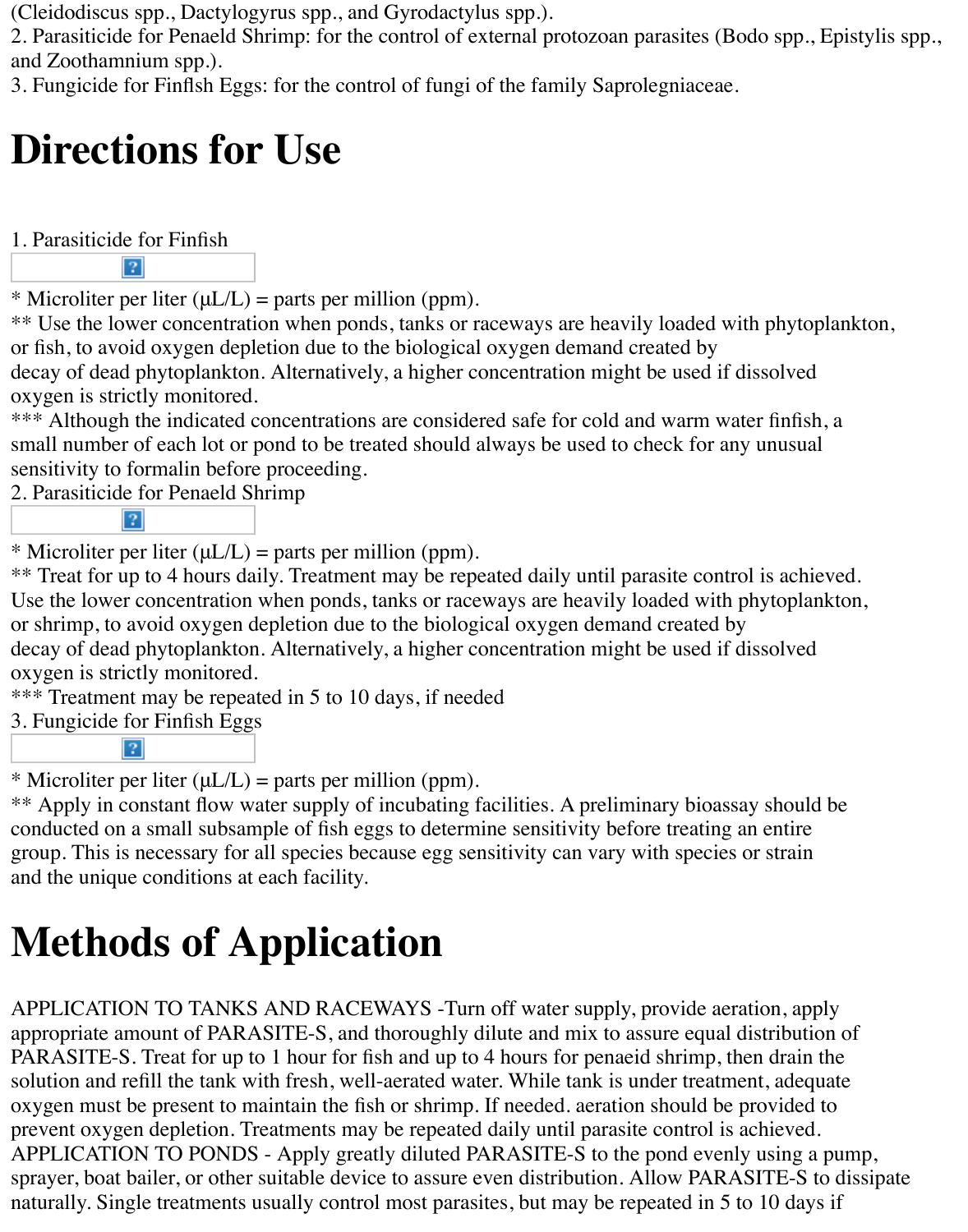needed. Treatments for Ichthyophthirius should be made at 2-day intervals until control is achieved. APPLICATION TO EGG INCUBATORS - Apply PARASITE-S into a constant water supply flowing around the eggs. A drip or pressure system should be used and timed. Apply PARASITE-S under the surface of the water flow.

WITHDRAWAL TIME Zero days.

Warning

Striped bass have been demonstrated to be hypersensitive to formalin; lethal toxicity has been noted to occur at levels approximately 2-3 times the recommended therapeutic concentration.

#### DANGER POISON

User Safety Warnings

Exposure to high concentrations of formaldehyde vapor causes severe respiratory irritation which can be life-threatening. Lower vapor levels can cause irritation to the eyes, respiratory tract, and skin. Swallowing formaldehyde can be life-threatening. Formaldehyde is an irritant when splashed on skin or Into the eyes. It can cause severe eye damage, even blindness.

Keep out of reach of children.

Use only with adequate ventilation.

Keep container tightly closed when not in use.

May aggravate a pre-existing asthmatic condition and allergic rhinitis.

Moderate fire and explosion hazard exists when exposed to heat or flame.

Contains methanol - cannot be made non-poisonous. Prolonged exposure to methanol has been associated with reproduction disorders.

Potential Cancer Hazard: Formaldehyde vapor may be carcinogenic if inhaled. Use applicable safety protection. (Note: This drug, used as labeled, does not cause formaldehyde tissue residues in fish).

Employers: Refer to Occupational Safety and Health Administration (OSHA) regulation 29 CFR 1910.1048 for human safety guidance that may be applicable to your specific operation. OSHA's "action level" concentration for airborne formaldehyde is 0.5 part per million (ppm), calculated as an 8 hour time-weighted average (TWA). Use respiratory, skin, and eye protection when needed (refer to OSHA's regulation 29 CFR 1910.1048). OSHA's airborne exposure limits (without use of a respirator) for formaldehyde shall not exceed 1) 0.75 part per million (ppm) as an 8-hour, time-weighted average (TWA) or 2) 2 parts per million (ppm) as a 15-minute, short term exposure limit (STEL). NOTE: The odor of formaldehyde in the air can generally be detected at about 0.5 to 0.8 ppm (range about 0.05 to 1 ppm).

# **User Exposure Emergency Aid**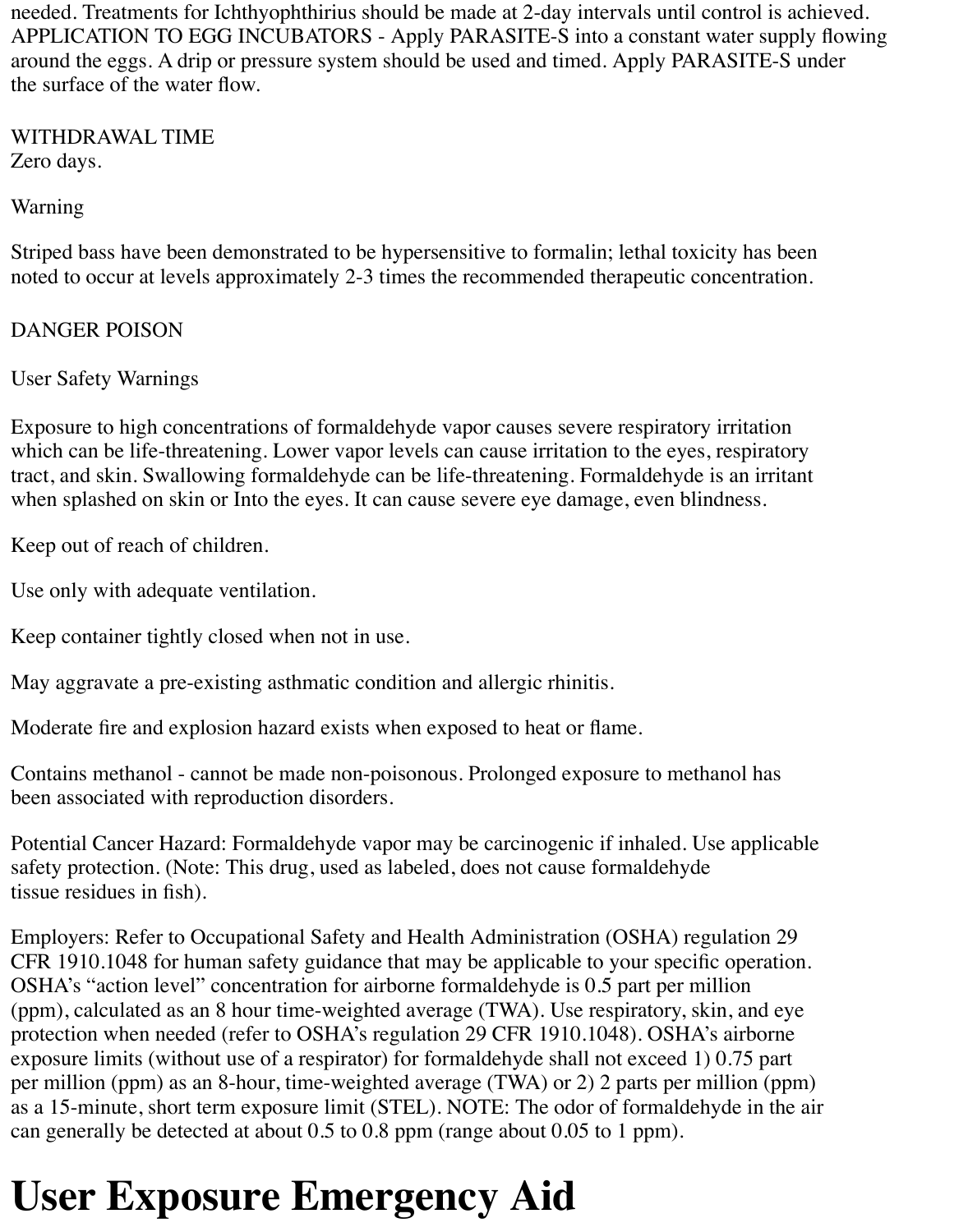INHALATION (Breathing): Get medical aid immediately. Remove victim from exposure wearing protective clothing and respiratory protection appropriate to the type and degree of contamination. Move victim to fresh air immediately. If breathing is difficult, give oxygen. DO NOT use mouth-to-mouth respiration. If breathing has ceased, induce artificial respiration with the aid of a pocket mask equipped with a one-way valve or other proper respiratory medical device.

INGESTION (Swallowing): DO NOT induce vomiting. If the person is conscious, dilute, inactivate, or absorb the formaldehyde by giving milk, activated charcoal, or water. Get medical help immediately. If vomiting occurs, keep head lower than hips.

EYE CONTACT: Immediately flush eye(s) with large amounts of water for at least 15 minutes, lifting the lower and upper eyelids occasionally, until no evidence of chemical remains. Seek medical attention immediately. DO NOT allow victim to rub eyes or keep eyes closed for burns to eyes may have a delayed effect.

SKIN CONTACT: Remove contaminated clothing (including shoes) immediately. Wash affected area of body with soap and large amounts of water until no evidence of chemical remains (at least 15 minutes). If there are chemical burns, or appreciable eye or respiratory irritation, get medical help immediately.

#### **Precautions**

Store PARASITE-S indoors away from direct sunlight, heat, sparks, and open flames, and ventilate storage area. Do not subject PARASITE-S to temperatures below 40°F (4.4°C). PARASITE-S subjected to temperatures below 40°F causes the formation of paraformaldehyde, a substance which is toxic to fish. Paraformaldehyde can be recognized as a white precipitate at the bottom or on the walls of the container.

Tolerance to PARASITE-S may vary with strain and species of fish, eggs and shrimp. While the indicated concentrationaare considered safe for the indicated use, a smallnumber of each lot to be treated should be used to check for any unusual sensitivity to PARASITE-S before proceeding.

Under some conditions, fish or penaeid shrimp may be stressed by normal treatment concentrations. Heavily parasitized or diseased fish or penaeid shrimp often have a greatly reduced tolerance to PARASITE-S. Such animals do not tolerate the normal tank treatment regimen the first time they are treated. Therefore, time and dosage may need to be reduced. If they show evidence of distress (by piping at the surface), the solution should be removed and replaced with fresh, well aerated water. Careful observations should always be made throughout the treatment period whenever tank or raceway treatments are made. Treatment should never exceed 1 hour for fish or 4 hours for penaeid shrimp (even if they show no sign of distress), nor should it exceed 15 minutes for fish eggs.

Do not apply PARASITE-S to fish ponds, tanks or raceways with water warmer than 27°C (80°F) when a heavy bloom of phytoplankton is present, or when the concentration of dissolved oxygen is less than 5 mg/L (5 ppm). Do not apply to penaeid shrimp ponds when the concentration of the dissolved oxygen is less than 3 to 4 mg/L (ppm). PARASITE-S may kill phytoplankton and can cause depletion of dissolved oxygen. If an oxygen depletion occurs, add fresh, well-aerated water to dilute the solution and to provide oxygen.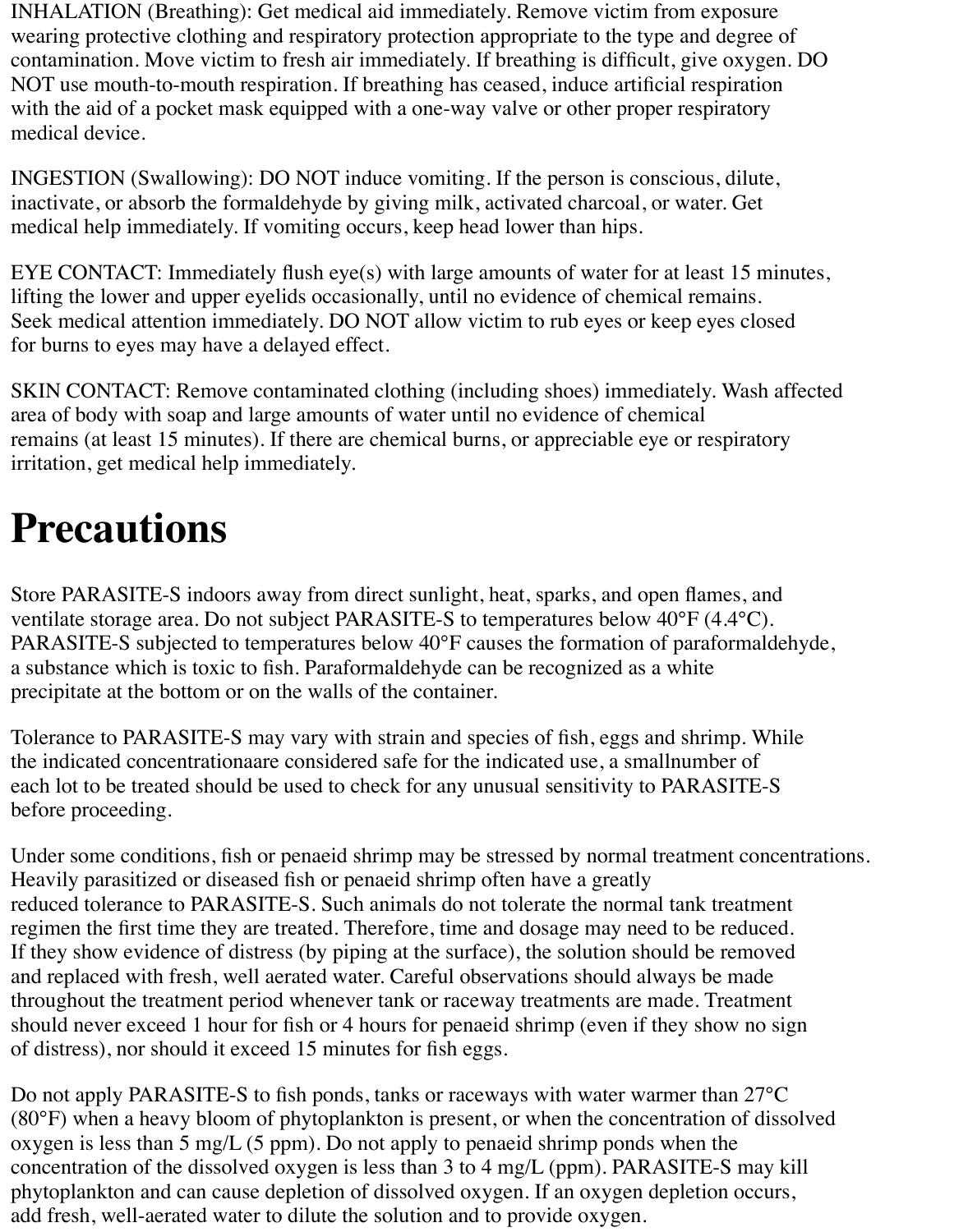Because formalin may harm a biofilter, biofilters should be bypassed during treatment, and the system should be flushed and replaced with untreated water before reconnecting the biofilter.

Do not use PARASITE-S in a tank, pond or raceway in which methylene blue, or other dyes which are absorbed, have been recently used

#### **Environmental Precautions**

Do not discharge the contents of fish treatment tanks into natural streams or ponds without thorough dilution (greater than or equal to 10X). Do not discharge the contents of egg treatment tanks without a 100X dilution. This will avoid damage to PARASITE-S sensitive phytoplankton, zooplankton, and fish populations and avoid depletion of dissolved oxygen.

Formaldehyde is identified by the U.S. Environmental Protection Agency (EPA) as a toxic pollutant and hazardous substance and is required by regulation (40 CFR, Part 122) to be identified as a discharge for NPDES permits for aquatic animal production facilities, aquaculture projects and other facilities. Formaldehyde is subject to SARA Title Ill, Section 313 reporting.

Use, storage, and disposal of this product must be handled in accordance with applicable local, state and Federal laws.

## **Storage**

Recommended storage temperature 59°F (15°C). DO NOT EXPOSE TO DIRECT SUNLIGHT. Store PARASITE-S indoors away from direct sunlight, heat, spark, and open flame, and ventilate storage area. Do not subject PARASITE-S to temperatures below 40°F (4.4°C).

#### **Parasite-S Label**